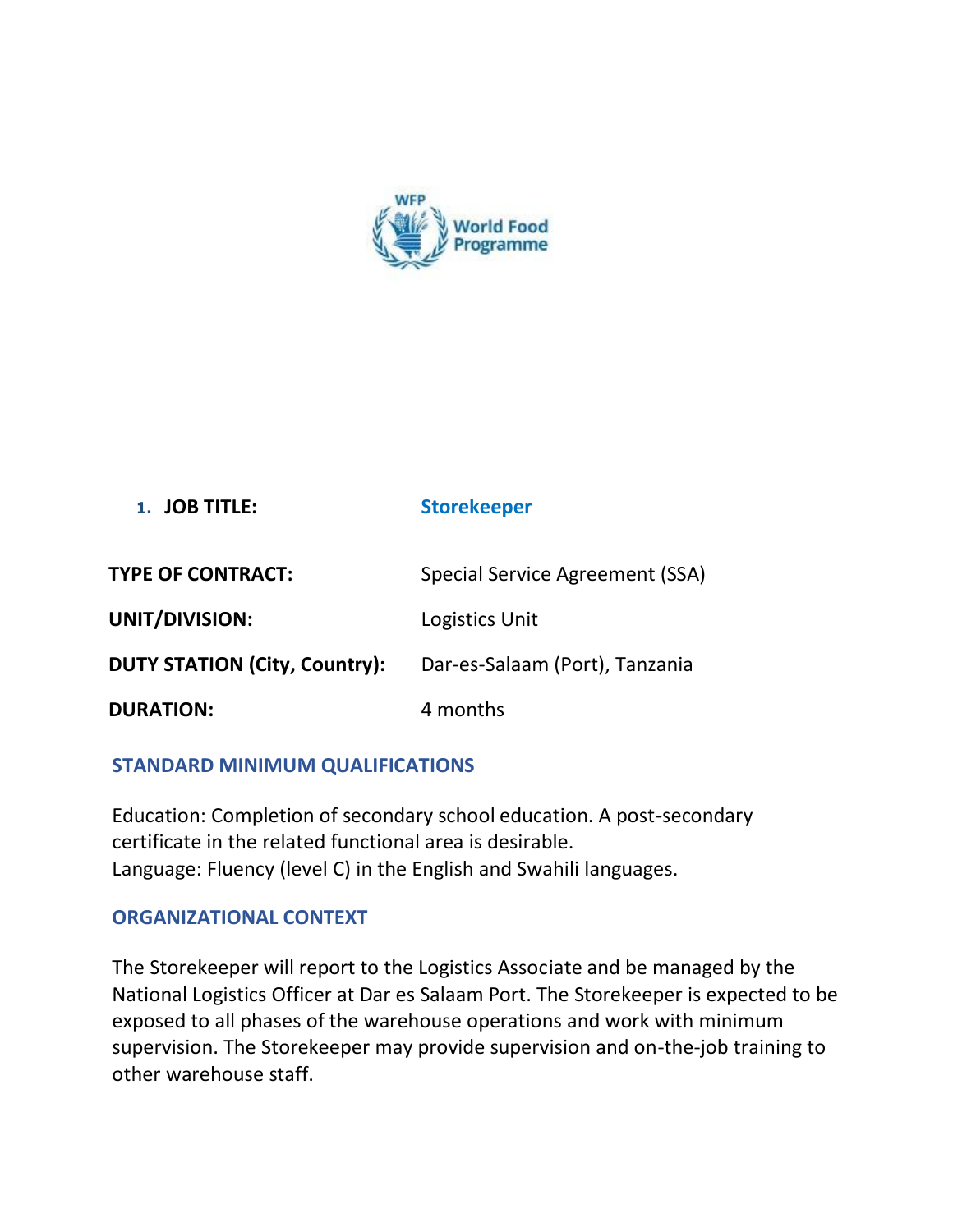# **JOB PURPOSE**

To handle receipt/dispatch and verification of commodities in order to maximise quality of warehouse operations and mitigate losses, and to support the best storage management practices in compliance with WFP warehouse standards and established guidelines.

# **KEY ACCOUNTABILITIES (not all-inclusive)**

- 1. Sound food delivered. Quantities dispatches per plan Quantities received counter checked during stacking and dispatches.
- 2. Cargos properly documented in commodity tracking system from stacks & infestation controlled
- 3. To ensure receipts and dispatches are properly documented daily, weekly, and monthly inventories properly done
- 4. To ensure timely and accurate receipts/dispatch of WFP commodities.
- 5. To prepare stack cards report & to keep updated.
- 6. To capture commodities with accurately quantities in LESS
- 7. To prepare, verify and sign off warehouse and transport documents and maintain accurate warehouse transitions records to ensure immediate reporting on commodity movement in line with corporate system ie, ATL & WAYBILS
- 8. To supervise WFP cargos during destuffing/Dispatching in order to reduce foods spoilage.
- 9. To make sure damage and sound cargo are stored separately
- 10.To supervise re-bagging /re-filling of food are in a good hygiene
- 11.To supervise warehouse cleanliness
- 12.To build good relationship with other entity like TPA, CFA and superintendent to deliver our food on time.
- 13.Any other official business as assigned by supervisor

# **4Ps CORE ORGANISATIONAL CAPABILITIES**

# **Purpose**

• Understand and communicate the Strategic Objectives: Helps teammates articulate WFP's Strategic Objectives.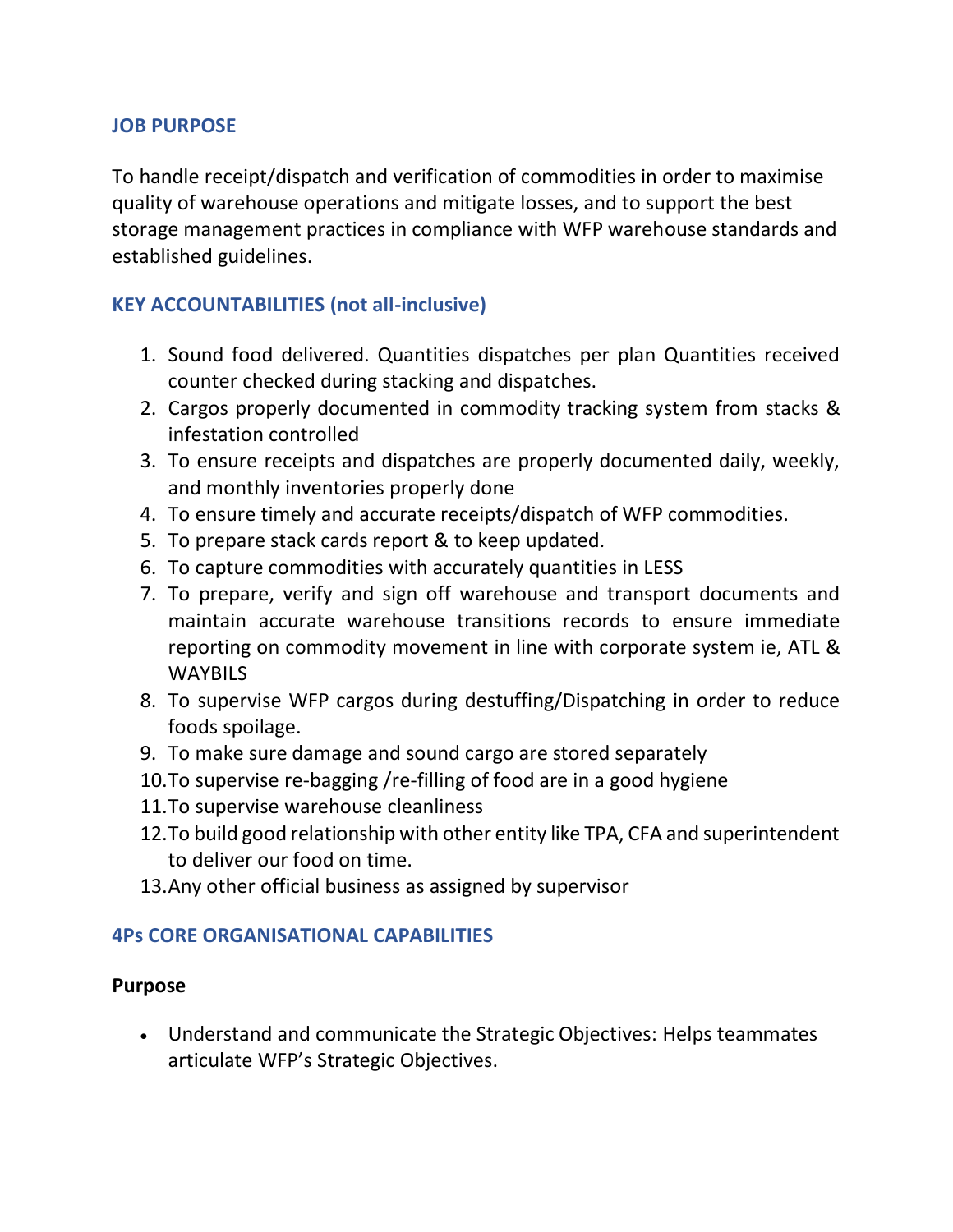- Be a force for positive change: Suggests potential improvements to team's work processes to supervisor.
- Make the mission inspiring to our team: Explains the impact of WFP activities in beneficiary communities to teammates.
- Make our mission visible in everyday actions: Articulates how own unit's responsibilities will serve WFP's mission.

# **People**

- Look for ways to strengthen people's skills: Trains junior teammates on new skills and capabilities.
- Create an inclusive culture: Seeks opportunities to work with people from different backgrounds.
- Be a coach & provide constructive feedback: Serves as a peer coach for colleagues in same area of work.
- Create an "I will"/"We will" spirit: Tracks progress toward goals and shares this information on a regular basis with supervisor.

# **Performance**

- Encourage innovation & creative solutions: Explores ways to consistently be more efficient and accurate in own areas of work and shares new methods of work with colleagues.
- Focus on getting results: Focuses on getting results and tracks trends in completion rates for own tasks to identify opportunities for efficiency.
- Make commitments and make good on commitments: Takes responsibility for own tasks and notifies supervisor as soon as possible of potential delays in meeting deadlines or commitments.
- Be Decisive: Independently decides what action to take when faced with critical choices in the workplace or in dangerous situations in the field.

# **Partnership**

- Connect and share across WFP units: Suggests opportunities for partnering with other units to supervisor.
- Build strong external partnerships: Identifies opportunities to work with colleagues and partners in the field towards common goals.
- Be politically agile & adaptable: Develops an understanding of the value of WFP's teams and external partners in fulfilling team's goals and objectives.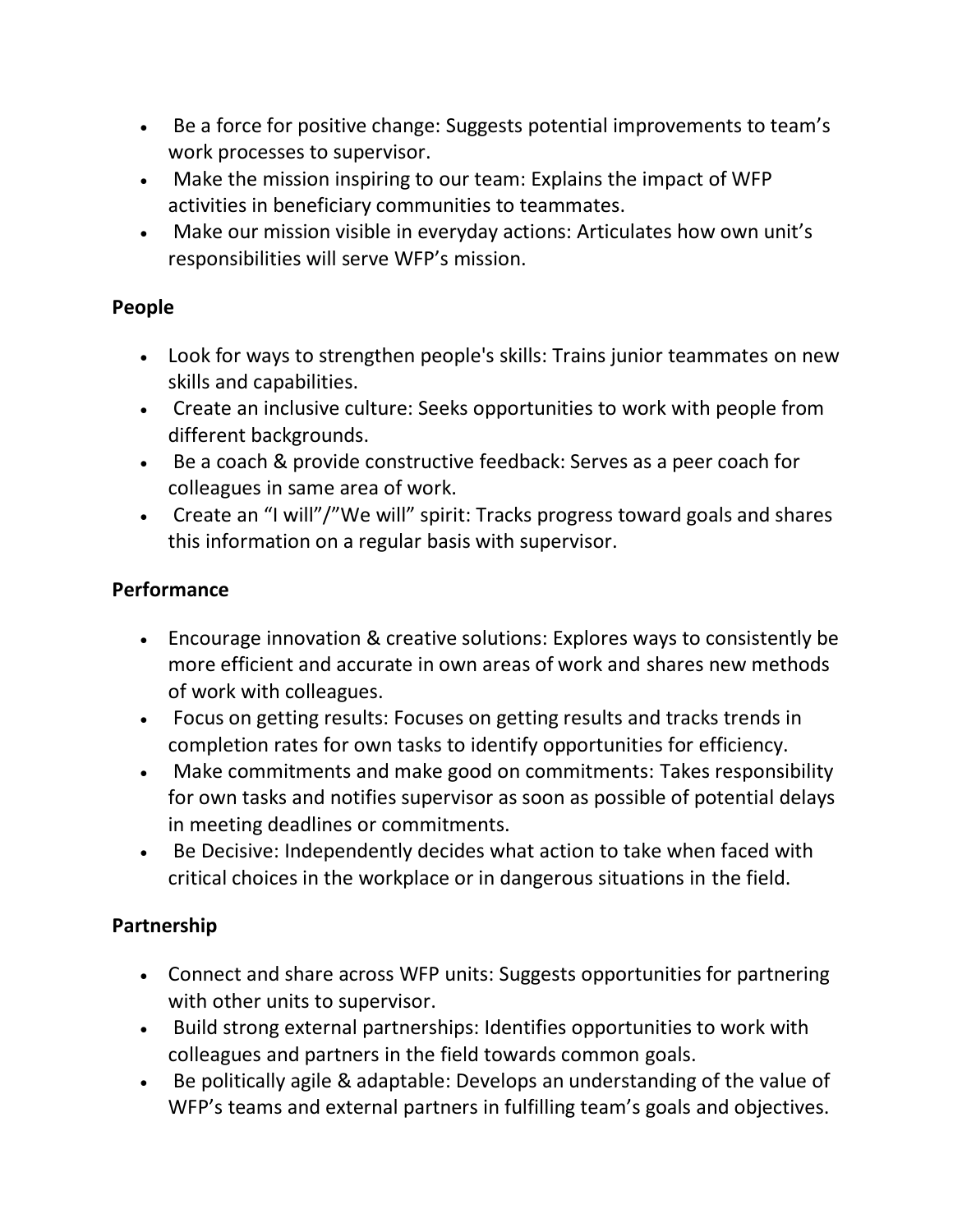• Be clear about the value WFP brings to partnerships: Aligns own activities with supervisor's priorities to fulfill internal and external partner needs.

| <b>Capability Name</b>                                                            | Description of the behaviour expected for the<br>proficiency level                                                                                                                                                          |
|-----------------------------------------------------------------------------------|-----------------------------------------------------------------------------------------------------------------------------------------------------------------------------------------------------------------------------|
| <b>Supply Chain</b><br><b>Management and</b><br>Optimization                      | Displays aptitude at monitoring and reporting on supply<br>chain operations to enable teams to efficiently assess the<br>performance and sustainability of current networks.                                                |
| <b>Planning, Project &amp;</b><br><b>Resource</b><br><b>Management</b>            | Supports the planning, forecasting & resource<br>management efforts of own team by collecting data from<br>diverse sources.                                                                                                 |
| Information<br><b>Management &amp;</b><br><b>Reporting</b>                        | Collates accurate and timely information and data to<br>enable informed decision making on reporting within<br>individual unit and consequently the greater<br>humanitarian community.                                      |
| <b>Market Analysis,</b><br><b>Contracting and</b><br><b>Operational Execution</b> | Ability to collect and collate necessary information to<br>enable WFP to make informed operational decisions.                                                                                                               |
| <b>Warehouse and</b><br>Inventory<br><b>Management</b>                            | Demonstrates ability to implement operational<br>warehouse procedures and normative guidance in order<br>to manage WFP's warehouse, handle inventory effectively<br>through corporate systems, and ensure loss mitigation.  |
| <b>Technical Assistance</b><br>and Coordination                                   | Demonstrates awareness of the importance of technical<br>assistance and coordination with key stakeholders and an<br>ability to carry out logistics activities, respecting individual<br>mandates and programme priorities. |

### **FUNCTIONAL CAPABILITIES**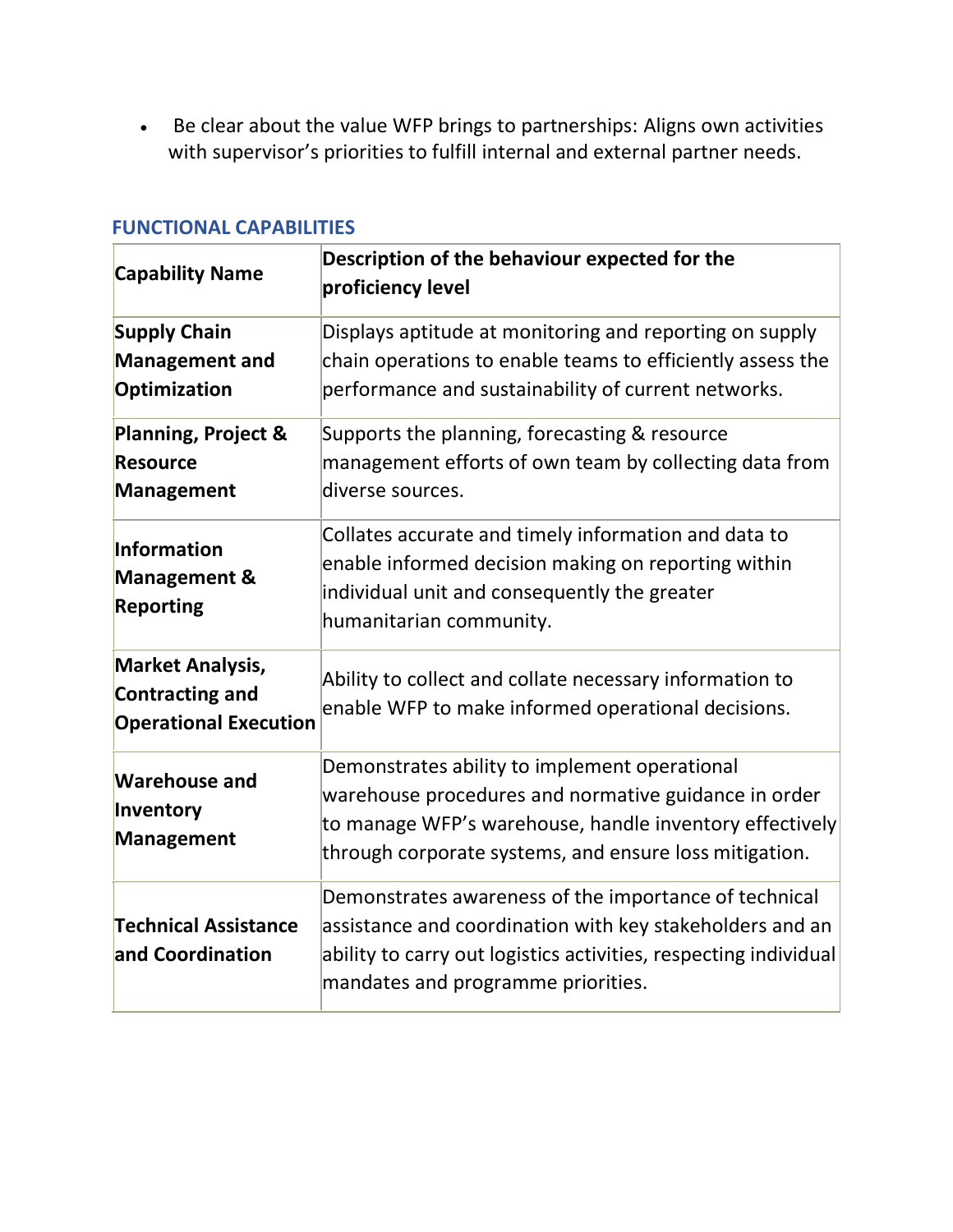# **DESIRED EXPERIENCES FOR ENTRY INTO THE ROLE**

- Experience using logistics databases to extract routine reports.
- Experience in managing warehouses with food and NFIs.
- Experience in managing inventories.
- Experience in processing invoices.

# **TERMS AND CONDITIONS**

- The applicant should be a Tanzanian National.
- Only candidates who are shortlisted will be contacted.
- Applicants must be submitted through e-recruitment portal.

#### **DEADLINE FOR APPLICATIONS**

The deadline for receiving applications is 03 May 2022.

# **[CLICK HERE TO APPLY](https://career5.successfactors.eu/career?company=C0000168410P&career_job_req_id=161452&career_ns=job_listing&navBarLevel=JOB_SEARCH)**

**2. JOB TITLE: Programme Policy Officer (National Nutrition Officer)**

**TYPE OF CONTRACT: Service contract (SC)**

**GRADE: SC 9**

**UNIT/DIVISION: Programme Unit / RBJ** 

**DUTY STATION (City, Country): Dar Es Salaam, Tanzania**

**DURATION: 12 months**

**BACKGROUND:**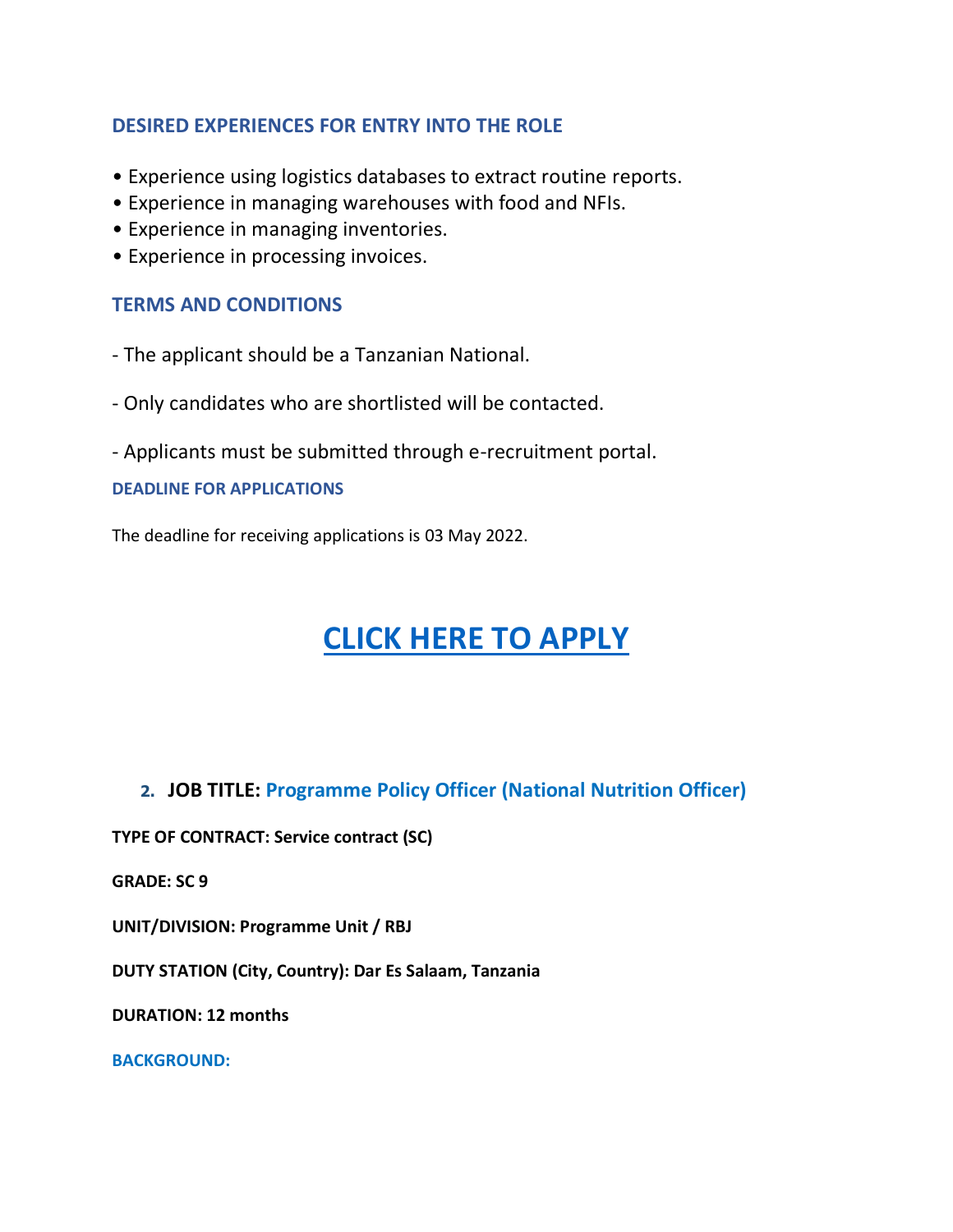In support of the government's goals in nutrition, WFP nutrition programme activities and targets are fully aligned with the National Multi-sectoral Nutrition Action Plan 1 and 2 (NMNAP). WFP's activities employ a combined approach, between nutrition specific and sensitive activities. Nutrition specific interventions couple the provision of specialized nutritious foods with gender focused Social and Behaviour Change Communication (SBCC), to treat Moderate Acute Malnutrition (MAM) and prevent stunting and micronutrient deficiencies for both women and children in target communities. To this end, WFP implements a Supplementary Feeding Programme (SFP) and Mother/Child Health Nutrition Programme (MCHN) in health facilities in Dodoma and Singida regions. WFP has also been supporting an ongoing project of development of a locally produced specialised nutritious foods. Under nutrition sensitive interventions WFP participates in Food Security activities that aim to deliver a comprehensive package of assistance for stunting prevention by diversifying and improving diets and increasing yields through changing food production practices as well as supporting livelihood initiatives. WFP also endeavors to ensure that all its other programs are nutrition sensitive. To support the enabling environment, WFP has continued to enhance national capacities for addressing malnutrition by working with the Tanzania Food and Nutrition Centre (TFNC), President's Office for Regional and Local Government (PORALG), Prime Ministers officer and district councils to increase technical capacities and programme reach. At district level support is directed towards improvement of data management, coordination and collaboration at council level. All the activities implemented under this components generate knowledge and evidence to inform the Government's policy decisions, programme design and prioritization of investments. In June 2022 WFP will start implementation of the next country strategic plan 2022 -2027. The CSP will among other priorities address causes of all forms of malnutrition and scale up implementation of homegrown school feeding (HGSF) models through strategic outcome 2 that will ensure that vulnerable populations consume more diversified and nutrient-rich diets and have improved access to nutrition, health and education services that contribute to human capital development

#### **STANDARD MINIMUM QUALIFICATIONS**

#### **ESSENTIAL QUALIFICATIONS & EXPERIENCE**

• Advanced university degree or first level university degree with additional relevant work experience in nutrition, food technology, public health, development studies, project management.

• Five years of relevant working experience in managing or delivering food security and nutrition projects.

- Fluency in both written and oral English.
- Proficiency in Windows MS Office (Word, Excel, Powerpoint, Outlook).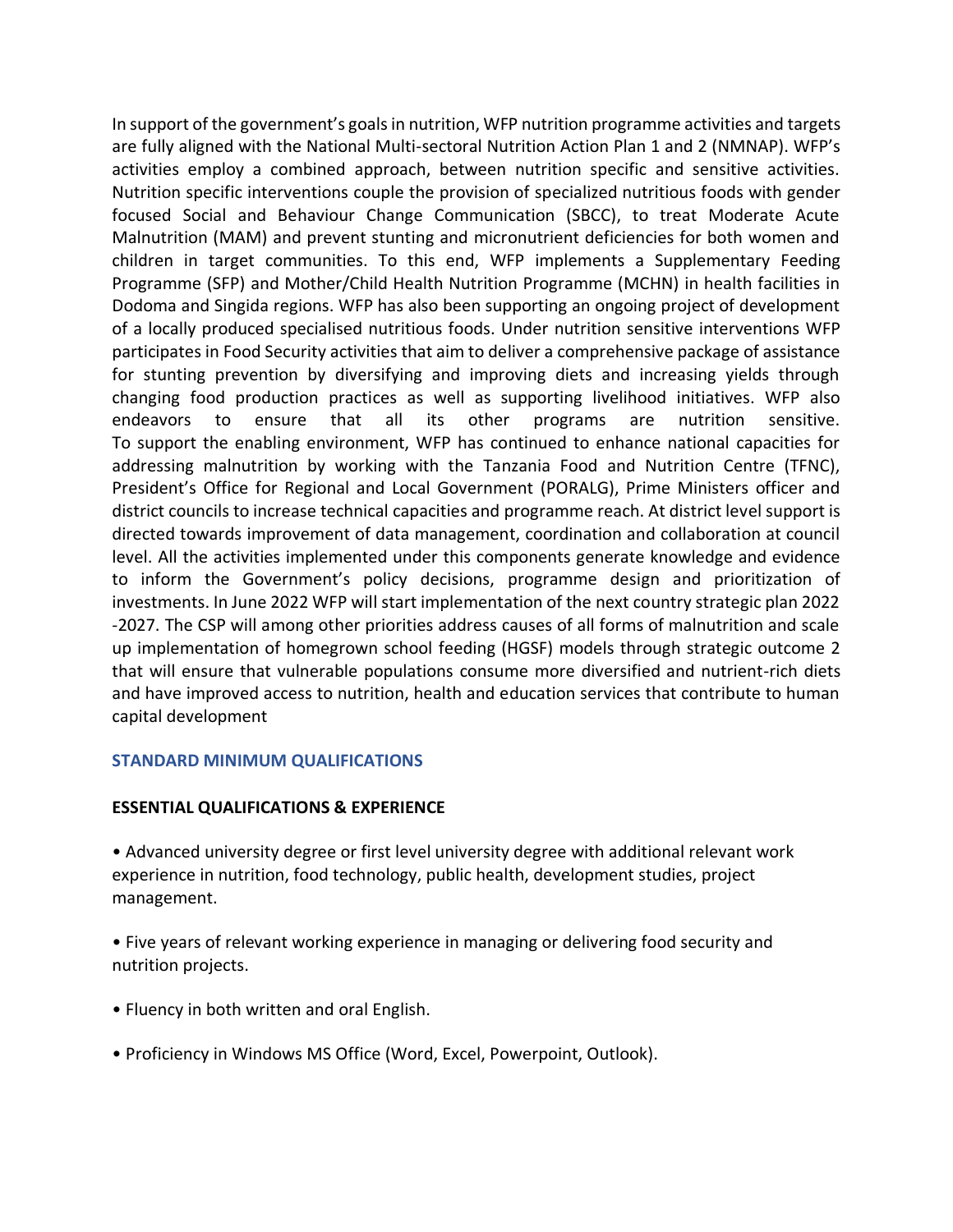• Behavioral competencies such as Action Management, Client Orientation, Innovation, Partnering and Teamwork.

#### **ORGANIZATIONAL CONTEXT**

Under the direct supervision of the head of Nutrition, the Programme Policy Officer (National Nutrition Officer) will have the following responsibilities:

#### **JOB PURPOSE**

To provide support to policy and programme activities that effectively meet food assistance needs.

#### **KEY ACCOUNTABILITIES (not all-inclusive)**

1. Assist Country Office (CO) in implementing nutrition programmes (including UN joint programmes) for the reduction on stunting and scaling them up to new areas as per the country strategic plan. This includes the analysis of opportunities for local production of specialized nutritious foods, rolling out a social behavior change communication (SBCC), and implementing nutrition sensitive school feeding programmes.

2. Ensure WFP interventions are aligned to national multisectoral nutrition action plan and national priorities and provide technical support to national regional and local government.

3. Provide technical support to and spearhead engagement with national regional and local government in the implementation of the NMNAPII.

4. Actively participate and contribute to national or United Nations system cross-sectoral groups and platforms on nutrition and school feeding. This includes the UN sustainable development cooperation framework outcome discussions, development partners group for nutrition, Scaling up nutrition business network and the NMNAPII coordination thematic technical working groups.

5. Promote, identify and facilitate community ownership and strengthened integration of nutrition and school feeding interventions

6. Support the generation of reliable data, analysis and evidence to inform programming, and strengthen monitoring of routine data and evaluation of nutrition activities in close collaboration with M&E unit

7. Act as gender focal point of the nutrition unit overseeing the rollout of gendertransformative actions into WFP nutrition and school feeding operations and ensure their continuous follow-up and documentation.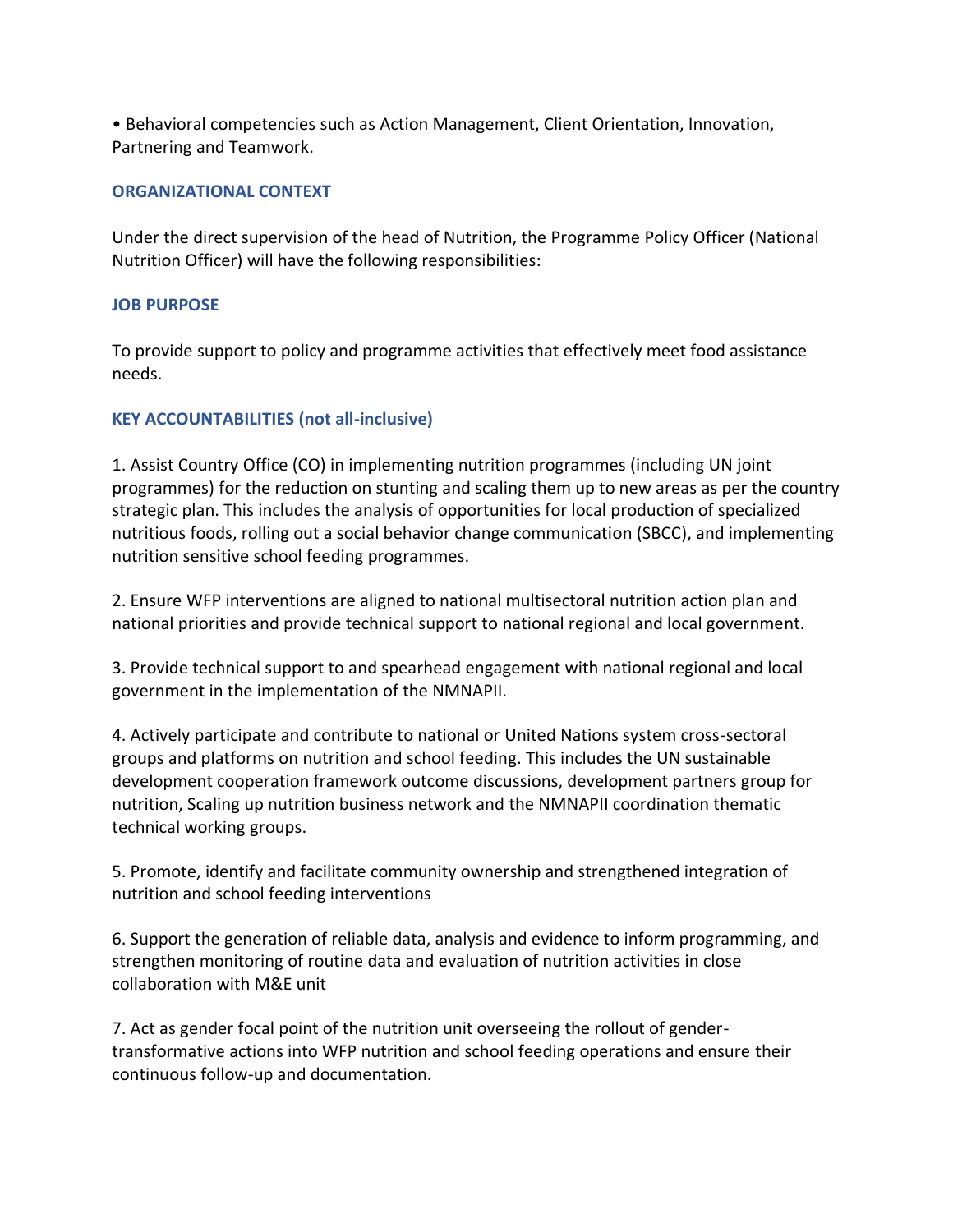8. Contribute to drafting corporate and donors reports in relation to funded activities, and contribute to drafting concept notes and funding proposals as required.

9. Any other task as required

### **4Ps CORE ORGANISATIONAL CAPABILITIES**

#### **Purpose**

- Understand and communicate the Strategic Objectives: Understands WFP's Strategic Objectives and the link to own work objectives.
- Be a force for positive change: Flexibly adapts individual contributions to accommodate changes in direction from supervisors and internal/external changes (such as evolving needs of beneficiaries, new requirements of partners).
- Make the mission inspiring to our team: Recognizes and shares with team members the ways in which individual contributions relate to WFP's mission.
- Make our mission visible in everyday actions: Sets own goals in alignment with WFP's overall operations, and is able to communicate this link to others.

#### **People**

- Look for ways to strengthen people's skills: Assesses own strengths and weaknesses to increase self-awareness, and includes these in conversations on own developmental needs.
- Create an inclusive culture: Participates in open dialogue, and values the diverse opinion of others, regardless of background, culture, experience, or country assignment.
- Be a coach & provide constructive feedback: Proactively seeks feedback and coaching to build confidence, and develop and improve individual skills.
- Create an "I will"/"We will" spirit: Participates in accomplishing team activities and goals in the face of challenging circumstances.

#### **Performance**

- Encourage innovation & creative solutions: Shows willingness to explore and experiment with new ideas and approaches in own work.
- Focus on getting results: Consistently delivers results within individual scope of work on time, on budget and without errors.
- Make commitments and make good on commitments: Commits to upholding individual accountabilities and responsibilities in the face of ever-changing country or functional priorities.
- Be Decisive: Makes rational decisions about individual activities when faced with uncertain circumstances, including in times of ambiguity regarding information or manager direction.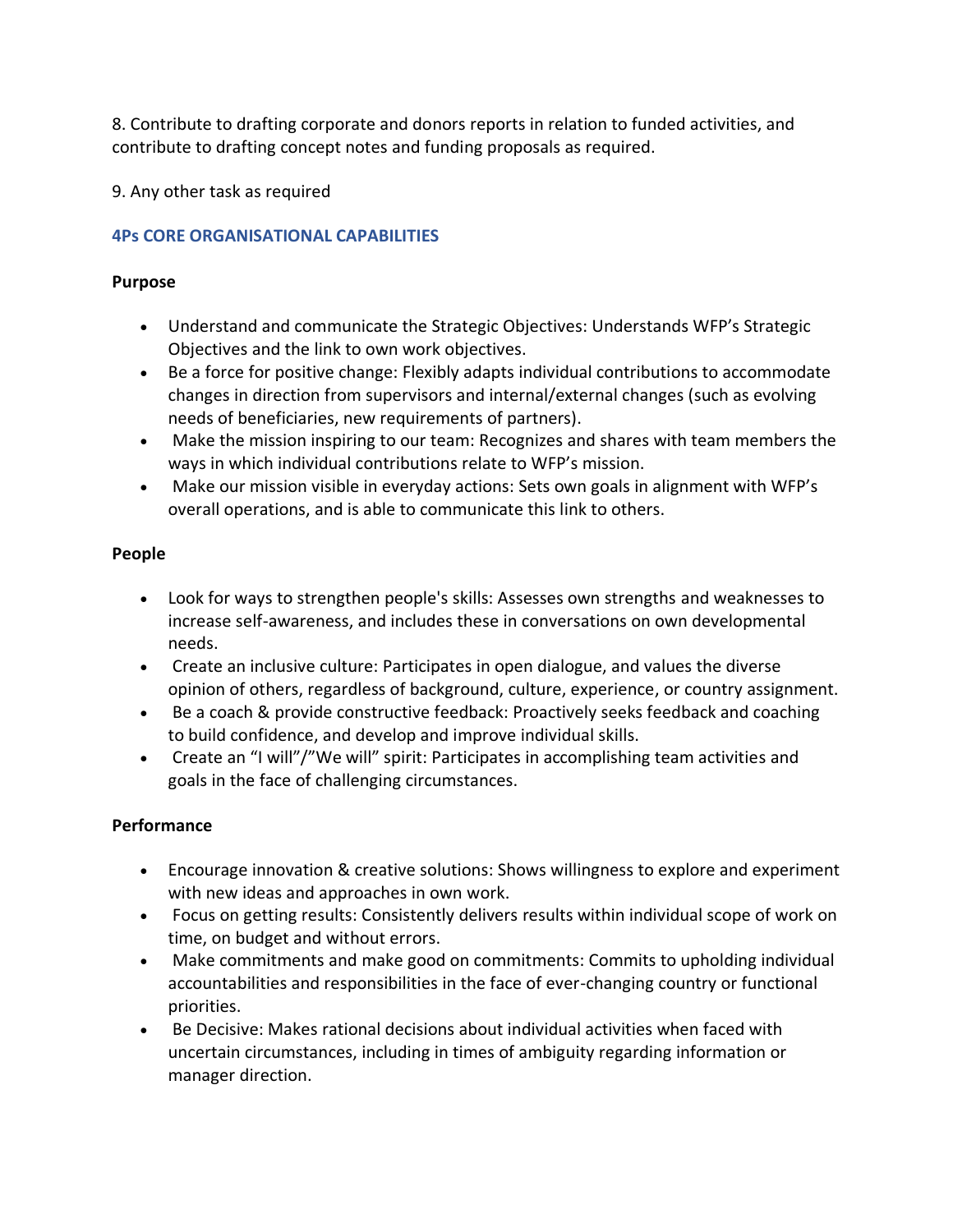#### **Partnership**

- Connect and share across WFP units: Seeks to understand and adapt to internal or cross-unit teams' priorities and preferred working styles.
- Build strong external partnerships: Demonstrates ability to understand and appropriately respond to and/or escalate needs of external partners.
- Be politically agile & adaptable: Portrays an informed and professional demeanor toward internal and external partners and stakeholders.
- Be clear about the value WFP brings to partnerships: Provides operational support on analyses and assessments that quantifies and demonstrates WFP's unique value as a partner.

| <b>Capability Name</b>                                                        | Description of the behaviour expected for the proficiency level                                                                                                                                                                     |
|-------------------------------------------------------------------------------|-------------------------------------------------------------------------------------------------------------------------------------------------------------------------------------------------------------------------------------|
| Programme Lifecycle &<br><b>Food Assistance</b>                               | Displays ability to identify the main hunger problem at the national<br>or subnational level to design and implement context-specific<br>programmes that integrate complex analysis and the full range of<br>food assistance tools. |
| <b>Transfer Modalities</b><br>(Food, Cash, Voucher)                           | Demonstrates ability to analyse and consolidate quantitative and<br>qualitative information from different sources (e.g., market studies)<br>to inform transfer modality selection and programme development.                       |
| <b>Broad Knowledge of</b><br>Specialized areas (i.e.<br>Nutrition, VAM, etc.) | Demonstrates the ability to interpret basic data in the context of<br>WFP specialised fields to contribute to technical programme design,<br>implementation and monitoring.                                                         |
|                                                                               | Displays ability to translate understanding of programme principles<br><b>Emergency Programming</b> in emergencies and protracted conflict situations into relevant,<br>effective, and context specific approaches.                 |
| <b>Strategic Policy</b><br>Engagement w/<br>Government                        | Develops thorough recommendations using multiple inputs (e.g.,<br>government counsel, research, own experience) to strengthen<br>national or subnational entities and government owned food and<br>nutrition security programmes.   |

#### **FUNCTIONAL CAPABILITIES**

#### **EXPECTED OUTCOMES:**

• Quality Roll out of nutrition and school feeding programme in line with the country strategic plan and corporate polices.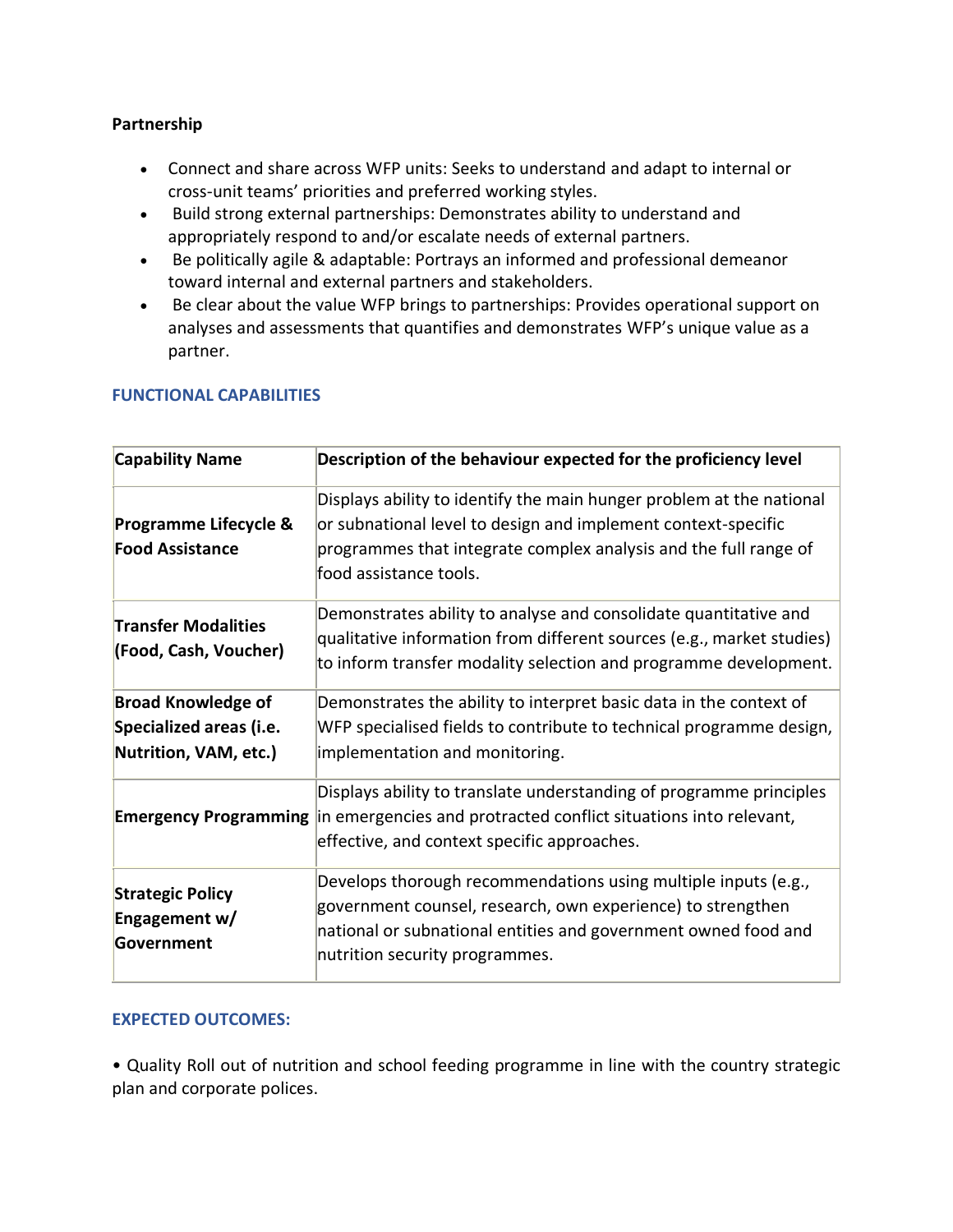• Data, evidence and analysis are available to support and inform WFP nutrition and school feeding operations; best practices and results are adequately documented and reported.

• Key operational synergies are established between nutrition, school feeding small holder farmers and supply chain and innovation thereby increasing their ability to address vulnerabilities and achieve impact

• A broader portion of the food required for the nutrition and school feeding programme is procured nationally or locally.

• WFP nutrition and school feeding leveraged to their best potential to overcome prevailing gender inequities.

#### **DESIRED REQUIREMENTS:**

General understanding of WFP overall operations and activities in Tanzania.

#### **TERMS AND CONDITIONS**

Only Tanzanian nationals should apply for this position.

All applications should be submitted through e-recruitment portal.

#### **DEADLINE FOR APPLICATIONS**

The deadline for receiving applications is 04 May 2022.

# **[CLICK HERE TO APPLY](https://career5.successfactors.eu/career?company=C0000168410P&career_job_req_id=161232&career_ns=job_listing&navBarLevel=JOB_SEARCH)**

| 3. JOB TITLE:                        | <b>Business Support Assistant (Programme)</b> |
|--------------------------------------|-----------------------------------------------|
| <b>TYPE OF CONTRACT:</b>             | <b>Fixed Term Appointment</b>                 |
| UNIT/DIVISION:                       | Programme Unit                                |
| <b>DUTY STATION (City, Country):</b> | Dar-es-Salaam Tanzania                        |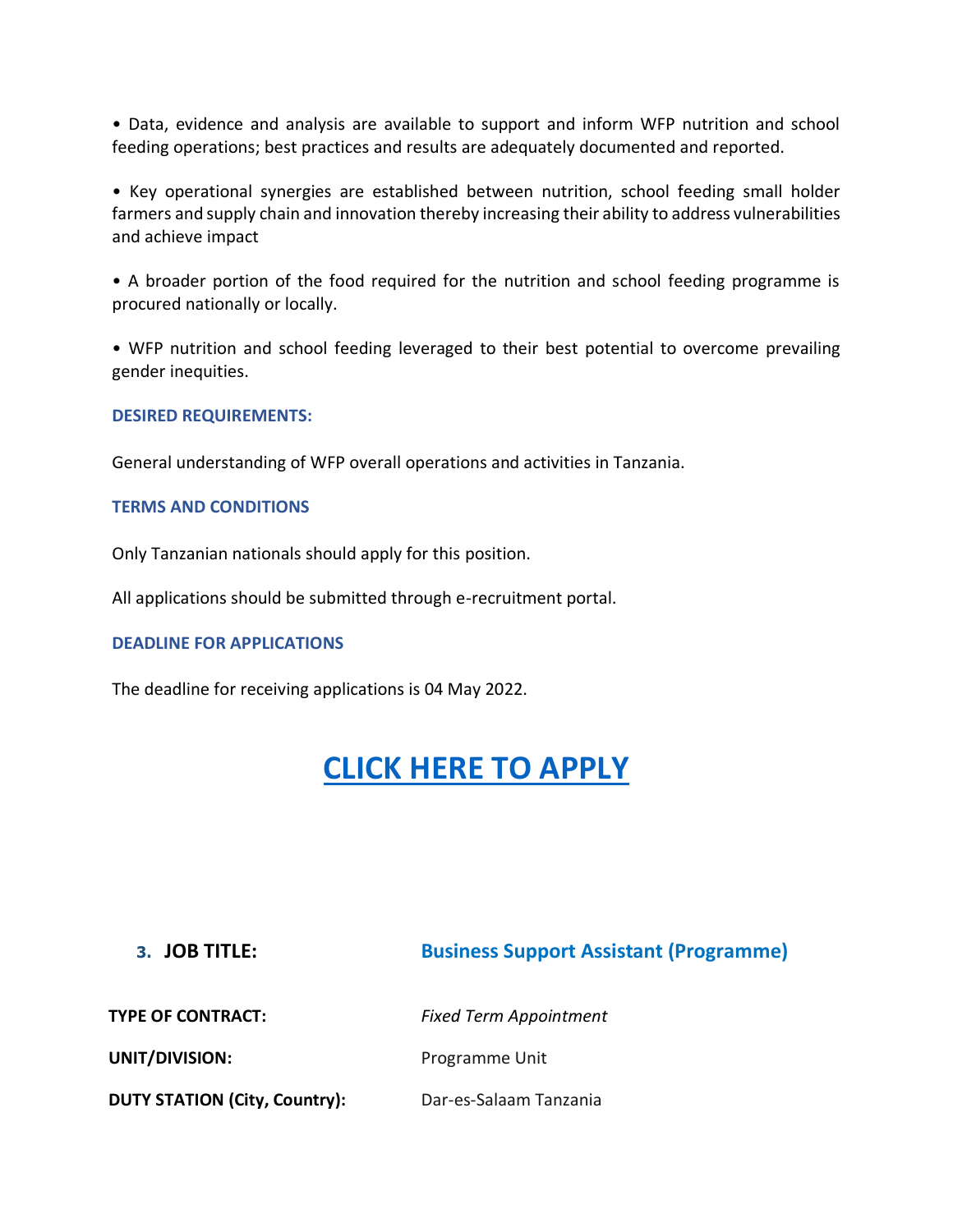#### **DURATION:** 1 year (renewable) subject to satisfactory performance

#### **BACKGROUND AND PURPOSE OF THE ASSIGNMENT:**

The United Nations World Food Programme is the world's largest humanitarian agency fighting hunger worldwide. The mission of WFP is to help the world **achieve Zero Hunger** in our lifetimes. Every day, WFP works worldwide to ensure that no child goes to bed hungry and that the poorest and most vulnerable, particularly women and children, can access the nutritious food they need.

Through its Country Strategic Plan (CSP) 2022-2027, the United Nations World Food Programme's (WFP) provides food assistance through programmes and projects which contribute to 4 Strategic Outcomes (SOs). The assistance is geared to:

- 1. refugees in 2 refugee camps in Kigoma in collaboration with the Ministry of Home Affairs (SO1);
- 2. vulnerable women and children to address or prevent malnutrition through both nutrition specific and nutrition sensitive programmes in collaboration with the Ministry of Health and health facilities, and support for the roll out of the National School Feeding Guidelines and home-grown school feeding models (SO2);
- 3. providing capacity strengthening support to smallholder farmers and their organizations, aggregators and value chain actors to reduce post-harvest losses and increase smallholder farmers access to quality oriented and remunerative markets, and support community-based climate change adaptation and integrated resilience building (SO3);
- 4. provide on-demand services for innovation, supply chain and operations support to national government counterparts, development partners and private sector (SO4).

#### ORGANIZATIONAL CONTEXT

The programme assistant provides programme-wide support to the Head of Programme and the various Activity Managers implementing the various activities under the CSP, by providing both administrative and programmatic support.

#### STANDARD MINIMUM QUALIFICATIONS

| <b>Education:</b>  | Bachelor's Degree in Social Sciences or any related discipline.                                        |
|--------------------|--------------------------------------------------------------------------------------------------------|
| <b>Experience:</b> | Minimum of 1 year experience working on development projects management<br>and administrative support. |
| Languages:         | Fluency in English required                                                                            |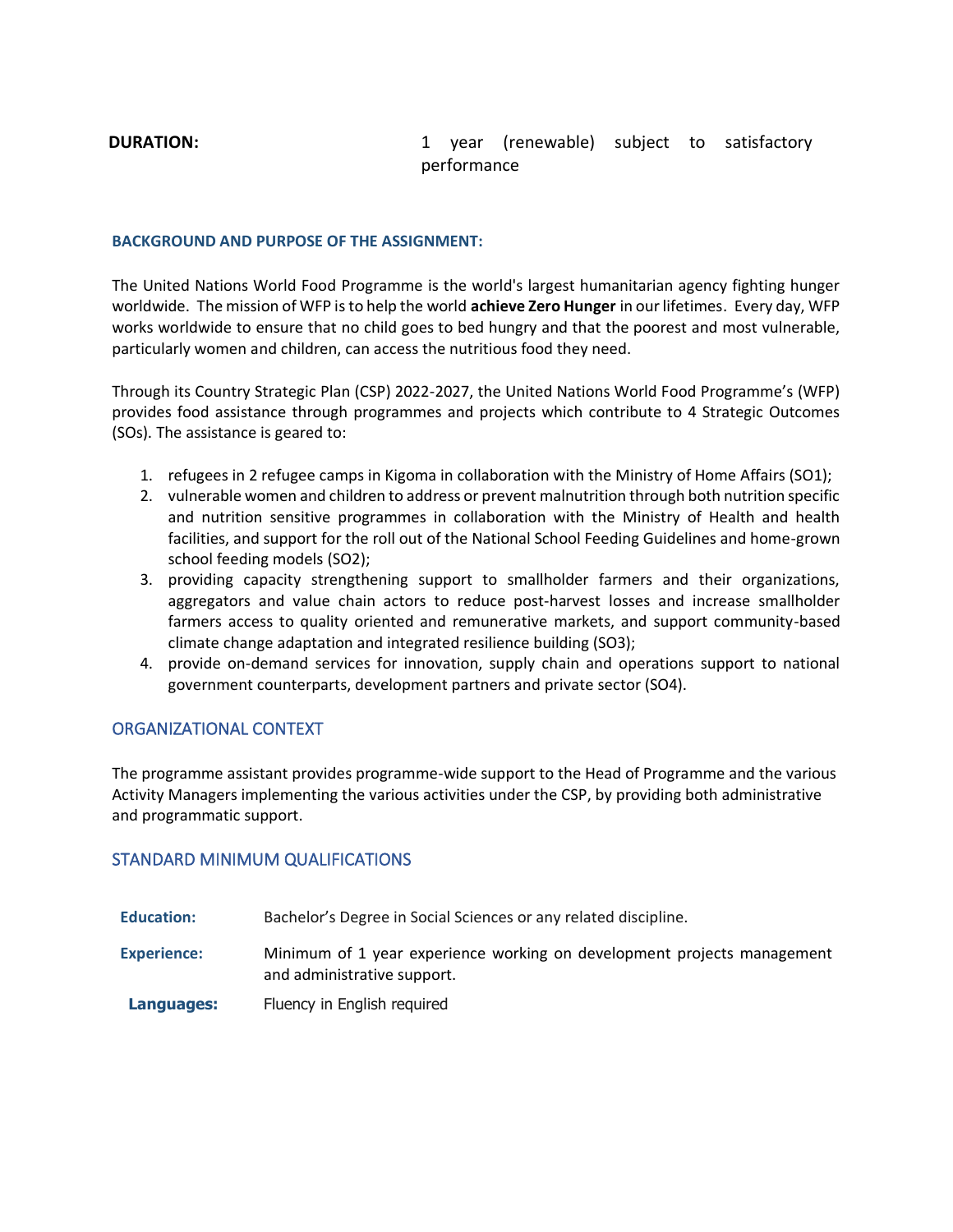#### JOB PURPOSE

To deliver standard business support processes for a specific professional area of work, to facilitate effective service delivery.

#### KEY ACCOUNTABILITIES (not all-inclusive)

Area 1: Administrative support

- 1. Provision of general administrative support to Programme Unit and to all Activity Managers
- 2. Carry out general secretarial duties, including typing various correspondence, reports, tables, attendance records and performing electronic registry functions.
- 3. Update staff leave plans and maintain Unit board indicating staff movements;
- 4. Track file movements and other documents from the Programme Unit to other Units.
- 5. Coordinate stationery requirements and requisitions.
- 6. Prepare purchase requisitions, Goods Receipt Note or Service Entry Sheet in the WINGS system when service is done or goods have been received;

#### KEY ACCOUNTABILITIES CONTINUED:

7. Arrange transport for the Head of the Programme Unit and other programme staff going to meetings.

8. Prepare and follow-up on travel arrangements for the Head of the Programme and other programme staff going on missions, such as Travel Authorizations, Travel Expense Claims and related bookings.

9. Preparing requests for payment for Partners and following up with Partners on the submission of all relevant supporting documents including invoices and reports; track invoices and payments to Partners through ITS; upload supporting documents as required

10. Maintain proper filing of all programme documents, invoices, agreements and reports in shared online folders;

11. Act as a back-up for the Senior Staff Assistant.

12. Any other as applicable.

#### KEY ACCOUNTABILITIES CONTINUED I

#### **Area 2: Technical programmatic support**

- 1. Taking minutes during Programme meetings, workshops or meetings with Partners;
- 2. Support partnership focal point and keep track of Field Level Agreements (key milestones; payment cycles; contribution deadlines, disbursement deadlines; and purchase order, Purchase requisition monitoring);
- 3. Liaise with Cooperating Partners to seek updates and reports on field activities, follow up on the submission of progress reports and expenditure invoices and other supporting documents for payments.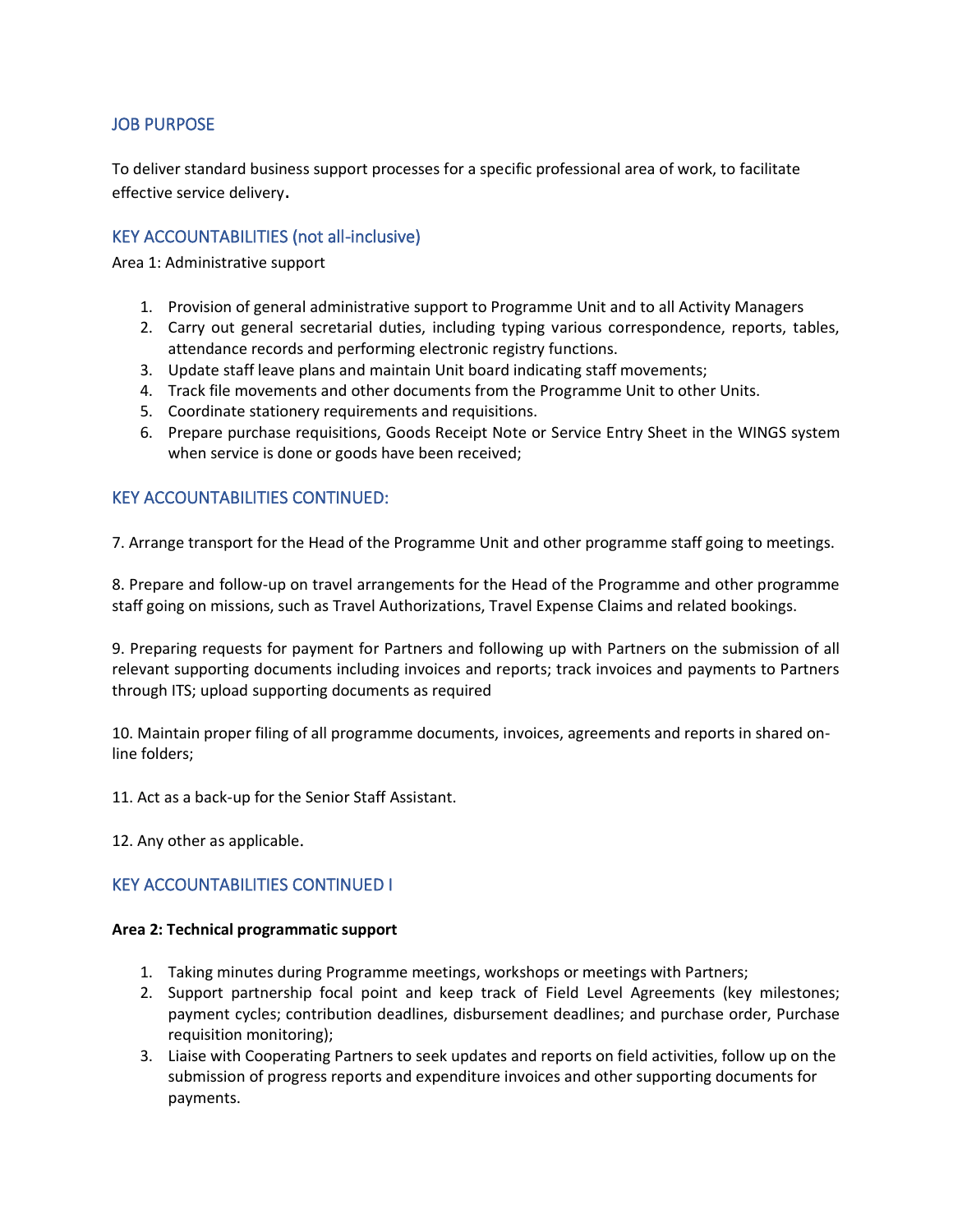- 4. In consultation with Activity Managers, take the lead in organizing meetings, workshops, including the preparation of budgets and logistics arrangements in collaboration with Support Services, Administration and Finance Units
- 5. Support preparations of Memorandum of Understandings (MoUs), Field Level Agreements (FLAs) and liaise with Partnership focal point and ensure all MoUs and FLAs are up to date; provide advance notice-warnings to Activity Managers about expiry of MoUs and FLAs in due time to be able to negotiate extensions as required;
- 6. Contribute to corporate reports as required
- 7. Any other task as required.

### 4Ps CORE ORGANISATIONAL CAPABILITIES

#### **Purpose**

- Understand and communicate the Strategic Objectives: Helps teammates articulate WFP's Strategic Objectives.
- Be a force for positive change: Suggests potential improvements to team's work processes to supervisor.
- Make the mission inspiring to our team: Explains the impact of WFP activities in beneficiary communities to teammates.
- Make our mission visible in everyday actions: Articulates how own unit's responsibilities will serve WFP's mission.

#### **People**

- Look for ways to strengthen people's skills: Trains junior teammates on new skills and capabilities.
- Create an inclusive culture: Seeks opportunities to work with people from different backgrounds.
- Be a coach & provide constructive feedback: Serves as a peer coach for colleagues in same area of work.
- Create an "I will"/"We will" spirit: Tracks progress toward goals and shares this information on a regular basis with supervisor.

#### **Performance**

- Encourage innovation & creative solutions: Explores ways to consistently be more efficient and accurate in own areas of work and shares new methods of work with colleagues.
- Focus on getting results: Focuses on getting results and tracks trends in completion rates for own tasks to identify opportunities for efficiency.
- Make commitments and make good on commitments: Takes responsibility for own tasks and notifies supervisor as soon as possible of potential delays in meeting deadlines or commitments.
- Be Decisive: Independently decides what action to take when faced with critical choices in the workplace or in dangerous situations in the field.

#### **Partnership**